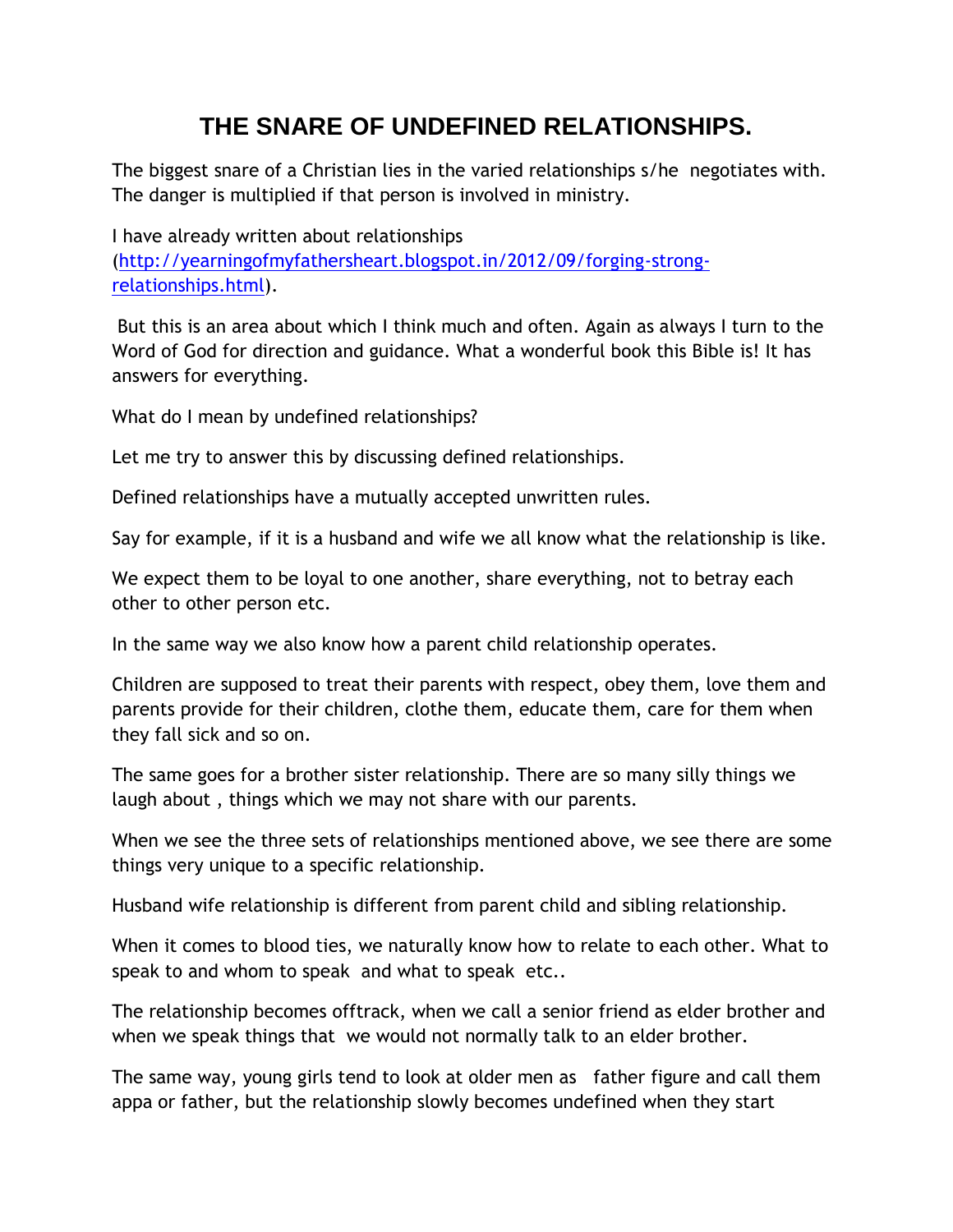confiding certain things with them which they normally would not tell a biological father.

Then the relationship becomes incongruous.

Young boys look at mature women as elder sisters and after sometime they speak to them what they normally would not speak to their elder sister related by blood, then slowly something will go beserk in that relationship.

Why do you think I discuss so much on this?

By the grace of God, I've been in ministry for quite some time and I've watched beautiful relationships go wretchedly wrong and people get so trapped in them, that they do not know what to do with that. They are so hurt and just cannot trust to love anyone again.

They try to get married after all the relationship mishaps, but somehow the trauma accompanies.

Undefined relationships is a typical phenomenon of this fractured post modern world.

How would you define a facebook friend?

What do you call a woman friend or a man friend after your marriage?

Ok however you call them, what do you speak to them?

Where are the borders?

Do you discuss your wife or husband with a friend of opposite sex?

Beware you are wading into dangerous uncharted waters.

One of my friends told me about a couple where the husband spent more time speaking to a friend at the office than with his wife. The couple eventually split.

Next if you are a young person and need help from mature people, do not idealize them. Especially in the mold of elder brother, elder sister, father etc...

Usually in the case of an undefined relationship, you'll not go with the other person in public or be comfortable with each other before others.

So many instances of temptations, began very harmlessly like a he-is-my- annan(elder brother) or she- is –my-akka(elder sister) or Oh-he-is-like-the-father- I – never-had.